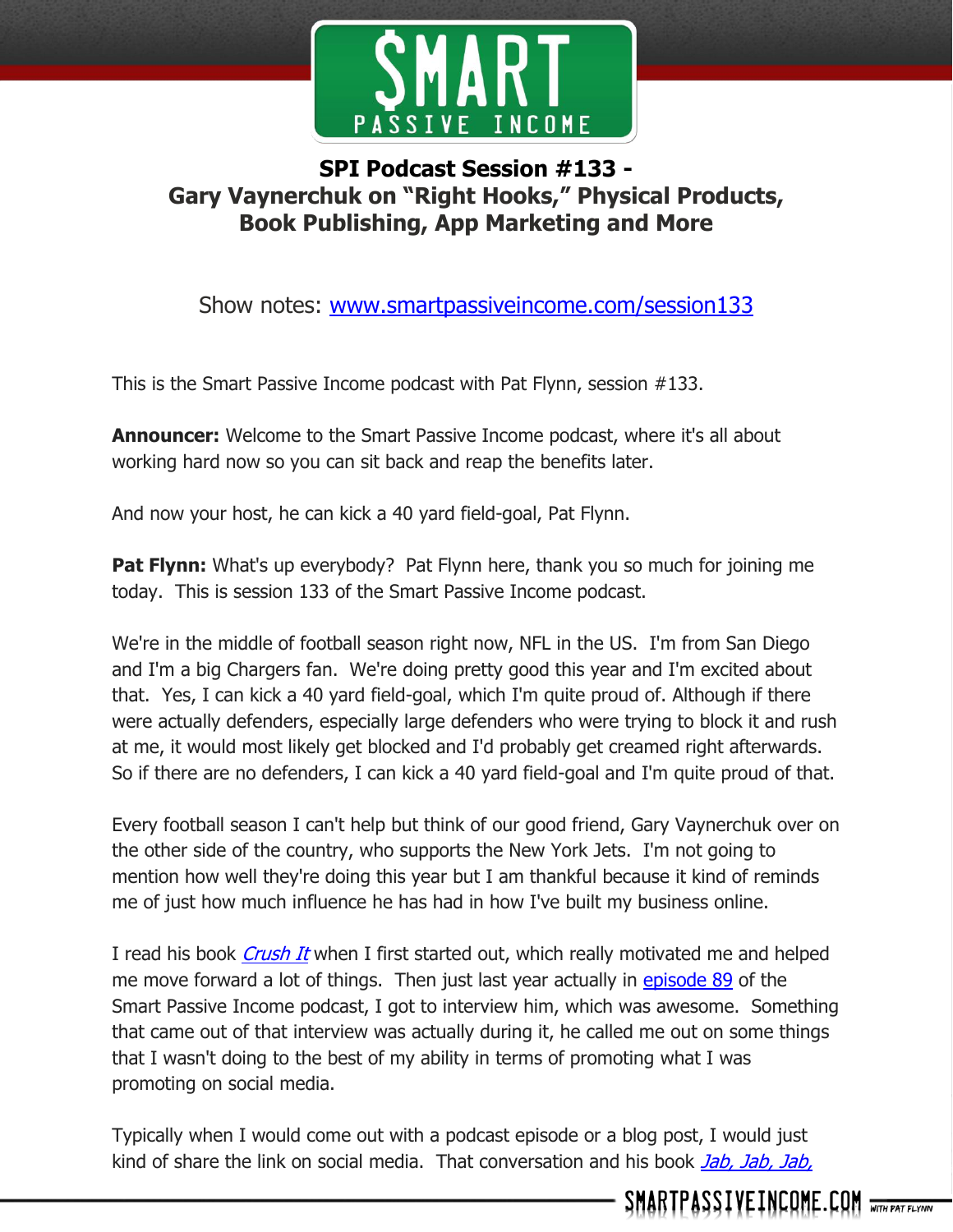

[Right Hook](http://www.smartpassiveincome.com/jjjrh) were central in my social media strategy moving forward. Since implementing those strategies - and a lot of you who follow me on social media, on Facebook and Twitter have directly said "Wow, you have changed the way you promote and I'm loving it", because a lot of the things that I come out with now come with images and I kind of just have purpose with what I do and how I promote it.

A lot of you have actually said "Wow, you're taking the advice that Gary gave you and you're actually doing it" and it has paid off, big time. If you want to listen to that episode, that's session 89, so you can go to **smartpassiveincome.com/session89** to hear that first interview with Gary Vaynerchuk.

Anyway, you may have noticed that Gary is now on iTunes. He has a podcast called **[#AskGaryVee,](https://itunes.apple.com/us/podcast/the-askgaryvee-show/id928159684?mt=2)** which is the audio portion of the video show he has on his YouTube channel, same name  $#AskGaryVec$ . He gets questions from Twitter, similar to how I get questions through [askpat.com](http://askpat.com/) and he answers them right there on his show. He has this podcast, which is the audio version and he and I keep trading places in the top of the marketing and management section in iTunes.

So, it being football season reminded me of Gary and his show coming out. I wanted to have him back on the show and ask him a bunch of questions that were on the top of my mind and I know are at the top of your minds too.

This is a shorter than normal podcast episode, I only had a limited amount of time with him but I ask some great questions and I get even better answers and I think you're going to enjoy it. So yeah, here's the interview with Gary Vaynerchuk.

**Gary Vaynerchuk:** Do we cut off the video for better audio? Is that what you do?

**Pat Flynn:** I was wondering if I could use the video for my YouTube channel and then I'll repurpose it for the podcast just like you do.

Thanks again for taking the time, I know today's football day. I'm in between checking fantasy scores so I won't take up much of your time here.

**Gary Vaynerchuk:** No worries brother.

**Pat Flynn:** First of all, welcome to the show. Again, I want to publicly thank you for the last time you were on the show. You gave me some great advice on putting the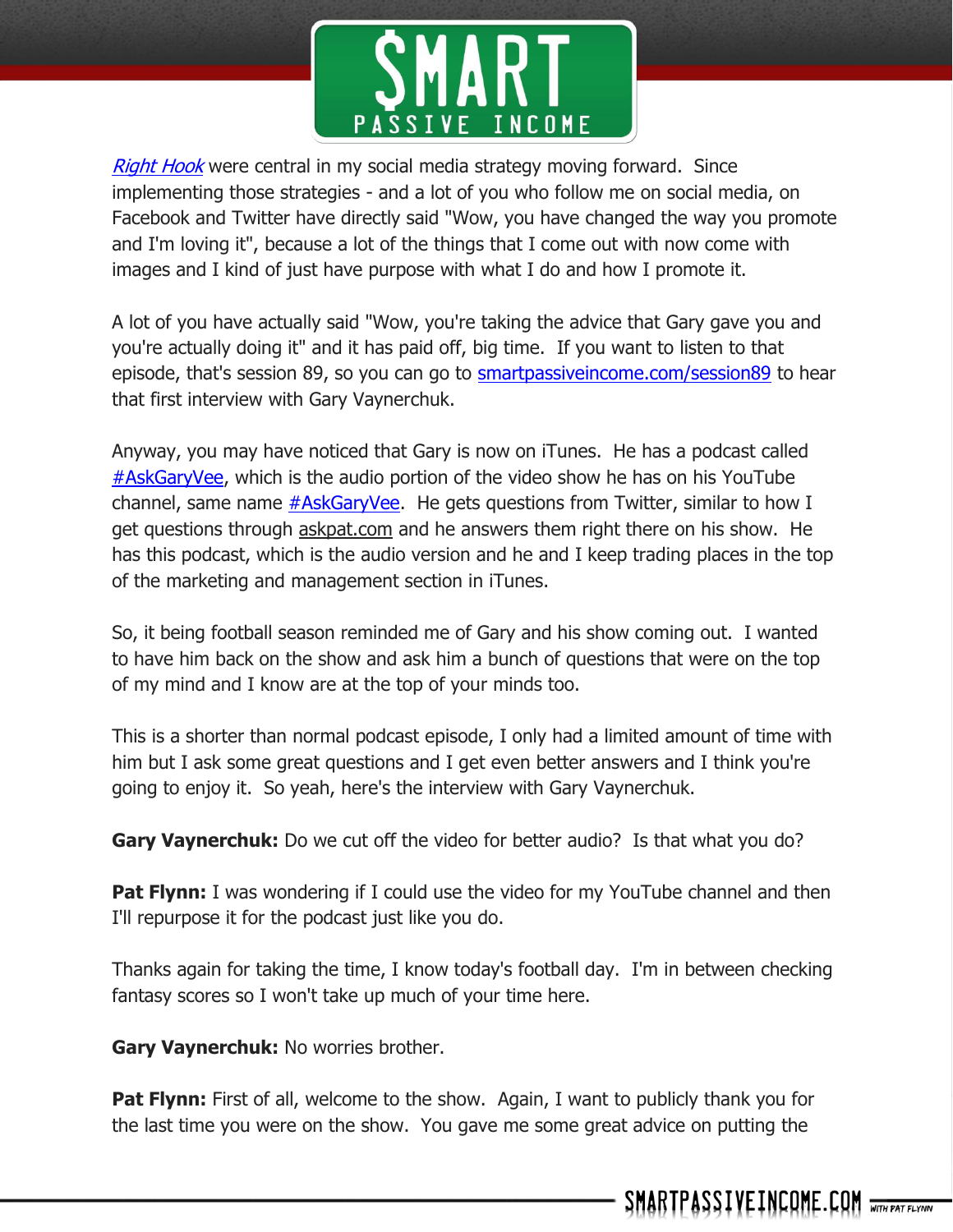

right things on the right platforms, using images along with my tweets and Facebook messages. It's just exploded my social media accounts.

**Gary Vaynerchuk:** I've noticed.

**Pat Flynn:** I'm approaching 100,000 Twitter followers, Facebook's almost at 100k also. So thank you for that advice.

**Gary Vaynerchuk:** No worries. I remembered doing that interview and I really got into it. When I speak I'm always like "If I can just get one person to listen to my advice, I'll win" and something about our call, I was like "Wait a minute, I think the one person that's going to listen to me is Pat himself" and then watching you do it has made me happy from afar, so congrats brother, you deserve it.

**Pat Flynn:** Awesome. For everybody out there, go listen to that episode. The link will be in the show notes.

We're going to go, lightning round, a bunch of questions. You have your new show, podcast, YouTube video [#AskGaryVee.](https://www.youtube.com/playlist?list=PLfA33-E9P7FC0AoARnMLvgFgESJe4_Ngs) Can you just promote that really quick for everybody? I recommend everybody listen to it but why would you say everybody should listen to it?

**Gary Vaynerchuk:** For me it's an opportunity to just give back to everybody who's helped me get to this point. There's a lot of people who've followed my career over the last seven or eight years and what the show's doing is it's forcing me to answer new stuff, right?

I think one of the reasons people like it so much and it's gone well so far is I'm not saying the same old stuff. I'm sure one of the advantages you have is you interview people. It keeps it fresh. I've been on the road for seven years now talking over and over and over again, and at some point people can regurgitate my life story to me better than I can myself.

By telling people "Hey, use the #AskGaryVee", on Twitter we pick five questions every episode and then we record my answers. It keeps it fresh, it lets me answer questions on new stuff, like "You got my advice then but now there's but now there's Elo and "How Snap Chat has evolved". I try to stay in my lane of the things that I bring the most value to and that's like how to actually be a practitioner. I think that's separated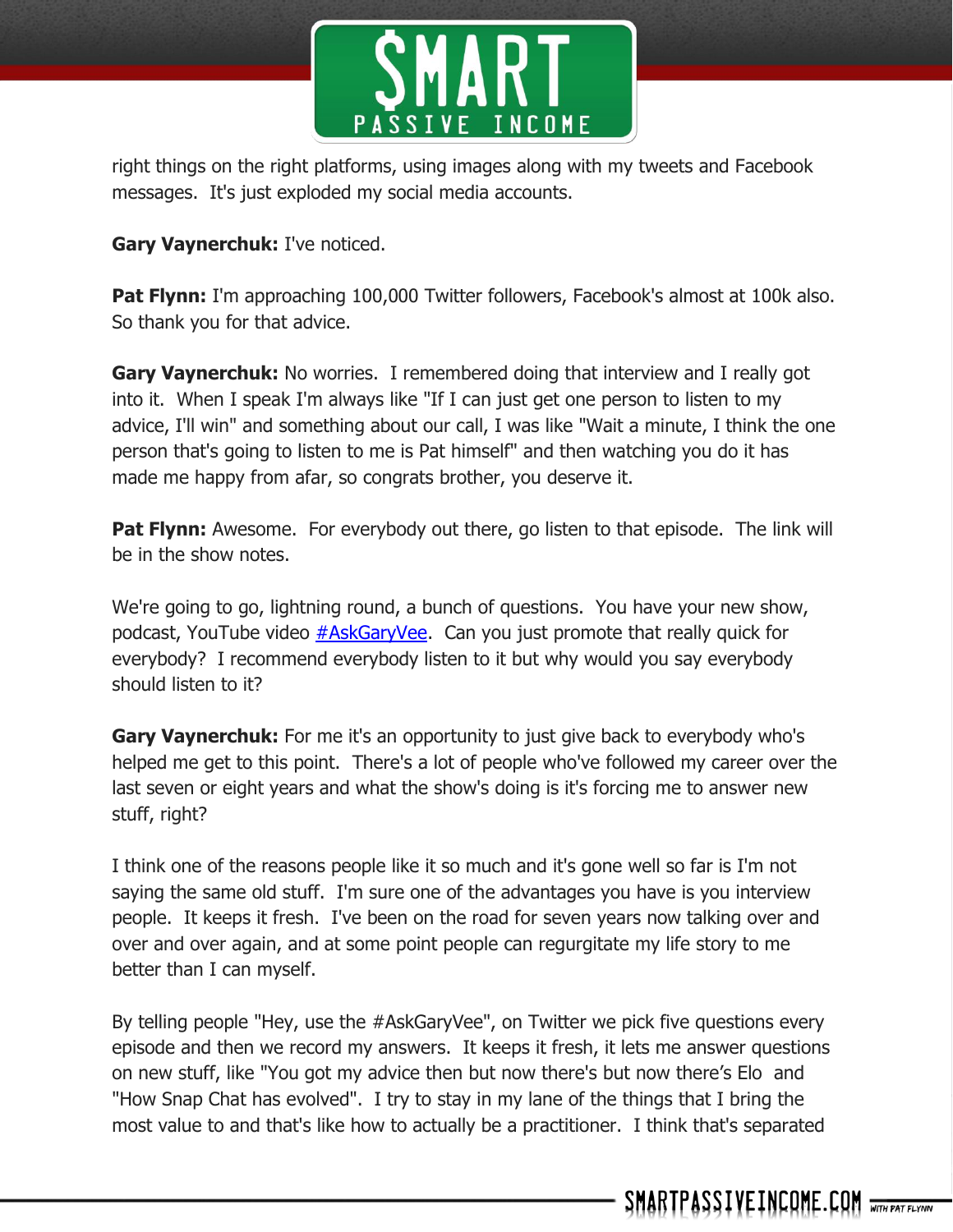

me a little bit. A lot of people talk in general-isms but I've used these tactics to build two separate \$15 million dollar plus businesses that aren't me selling content.

One's an agency to Fortune 500s, one's a wine shop. These aren't information based businesses. These are businesses that are businesses and I've used communication to drive the results. That's the scoop. That's what I've got going on.

**Pat Flynn:** I love it. And I have my show, Ask Pat and it's performed really well and some people prefer to listen to that than the Smart Passive Income podcast.

## **Gary Vaynerchuk:** Makes sense.

**Pat Flynn:** So, *Jab, Jab, Jab, [Right Hook](http://www.smartpassiveincome.com/jjjrh)*, you know Give Give Give Offer. How do you know what the right right hook will be? How do you know what that will be? How do you validate it? Because a lot of people jab and then they get to that right hook and they don't know how to prepare that punch, they don't know if it's going to succeed or not. How do you best determine if that right hook's going to land?

**Gary Vaynerchuk:** You know what's really funny? I would actually go a different way. For everybody who doesn't know the context, my thesis of *Jab, Jab, Jab, [Right Hook](http://www.smartpassiveincome.com/jjjrh)* is put out content for them, put out content for them, put out content for them and then ask for business.

So you've got your world and you're setting up a lot of street cred and a lot of equity by putting out these shows and hustling and here we both are on a Sunday, with families and football and all these other things and we're working. I don't know if anybody is confused right now but Pat, you and I are working. People value that, they get good information, they get access to people, that's what you create and a lot of that stuff. So, it sets you up for a seminar, a book, a product, whatever you may be up to.

Here's what I'm going to say that's going to make everybody feel better, Pat, you included. Don't be crippled by your right hook not landing. You get more advanced. That's the beauty. When you give a lot, you may make an offer and it might not sell as well. Six months later, you may offer a book or a seminar or a course or a consultancy company on how to do this, whatever it might be, some of my right hooks have landed better than others, right.

Mike Tyson threw one of the best right hooks of all time. He didn't land all of them. He came close in those early years but when he did, they meant something. For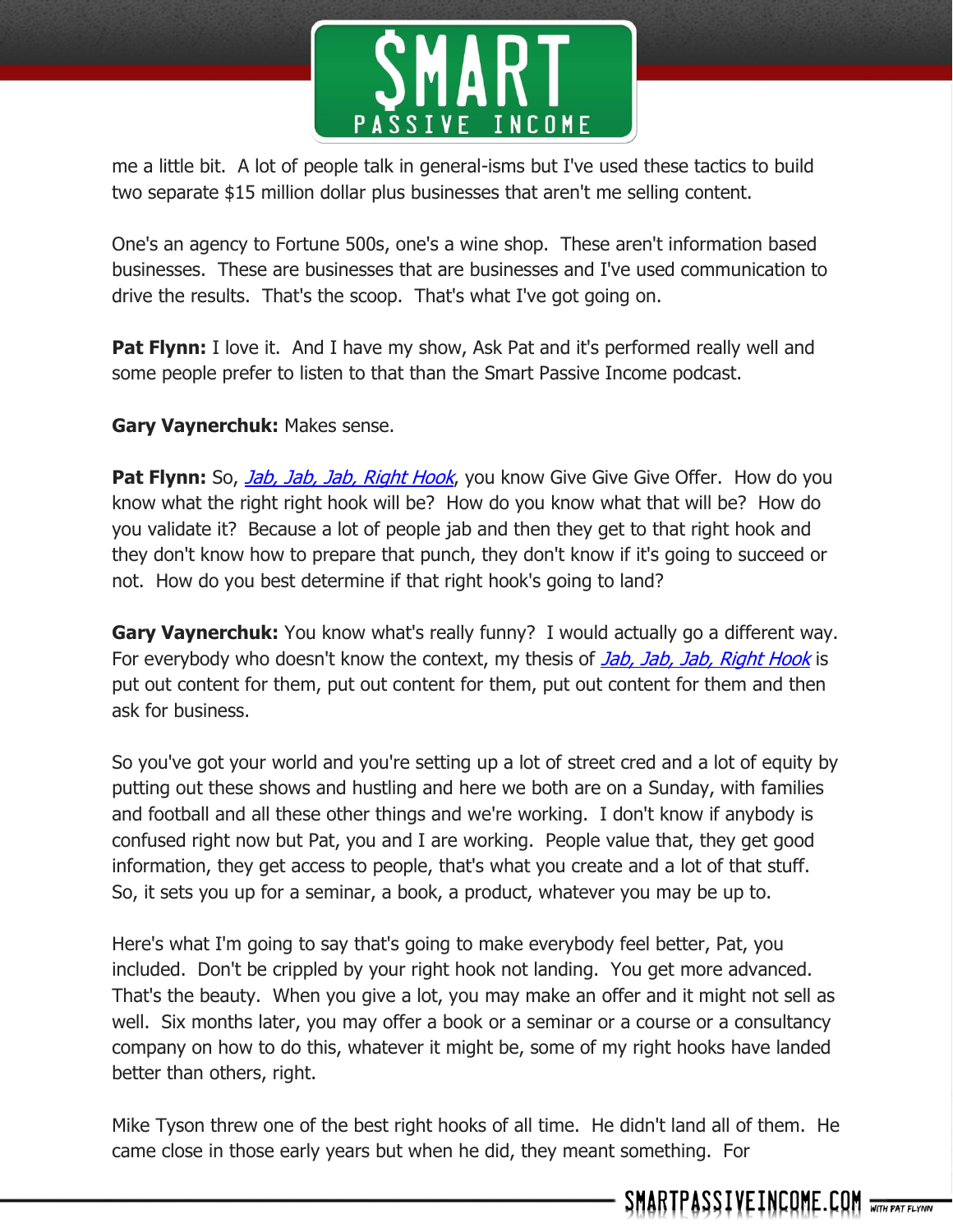

everybody who's listening, you're putting out stuff, you're putting out stuff, you're putting out stuff, then you promote your \$15 book and after three years of giving, the book sales are underwhelming. Maybe your marketing of that product wasn't that hard-core, maybe you didn't convince people of that right hook. There's a variable there. Maybe you didn't explain to them the value. You've given away all this stuff for free for 3 years, why should I pay \$15 for more stuff?

I've been thinking for example about doing an Ask Gary Vee book as my next one. What would it be? It would be 100 questions from the show's history, it would be 100 shows that I'd probably do in real-time, maybe a question from 30 or 40 homies like you and then - and THEN my idea is make the book a ticket. I want the front of the book to say "One in every 5 people who buy this book will actually get their question answered". So I make the book a utility. That to me is a better value prop than just reading the book, for people that have watched all my questions - thus they may buy it.

You just might not be that good Pat at throwing right hooks or you might not be good enough to land it every time.

You're asking 'when?'

A lot of times there are a lot people who ask that. I would say, I want to take away the stress of "Is this the right time?", "Is this the right moment?" - that's crippling people. Throw those right hooks.

Once every 15/20 days, once every 1500 things out of your mouth, you find your cadence, but throw them.

## **Pat Flynn:** Right, love it.

You always mention, and I love this because I learned it a lot from you - one of the best was to succeed is just care, give a crap. That's something that unfortunately a lot businesses don't do. In today's age, what is the best way to give a crap? How do you best show that you actually care for your audience?

**Gary Vaynerchuk:** I've got a good one. I wish I had a better prop since I don't wear a watch. The number one asset to our audiences - by the way, you and I have ascended to a level where we have substantial audiences. I just want everybody listening, and I watch a lot of you and I saw the people that jumped in with you and me just tweeting each other and they're pumped. They have their 300 to 700 to 1000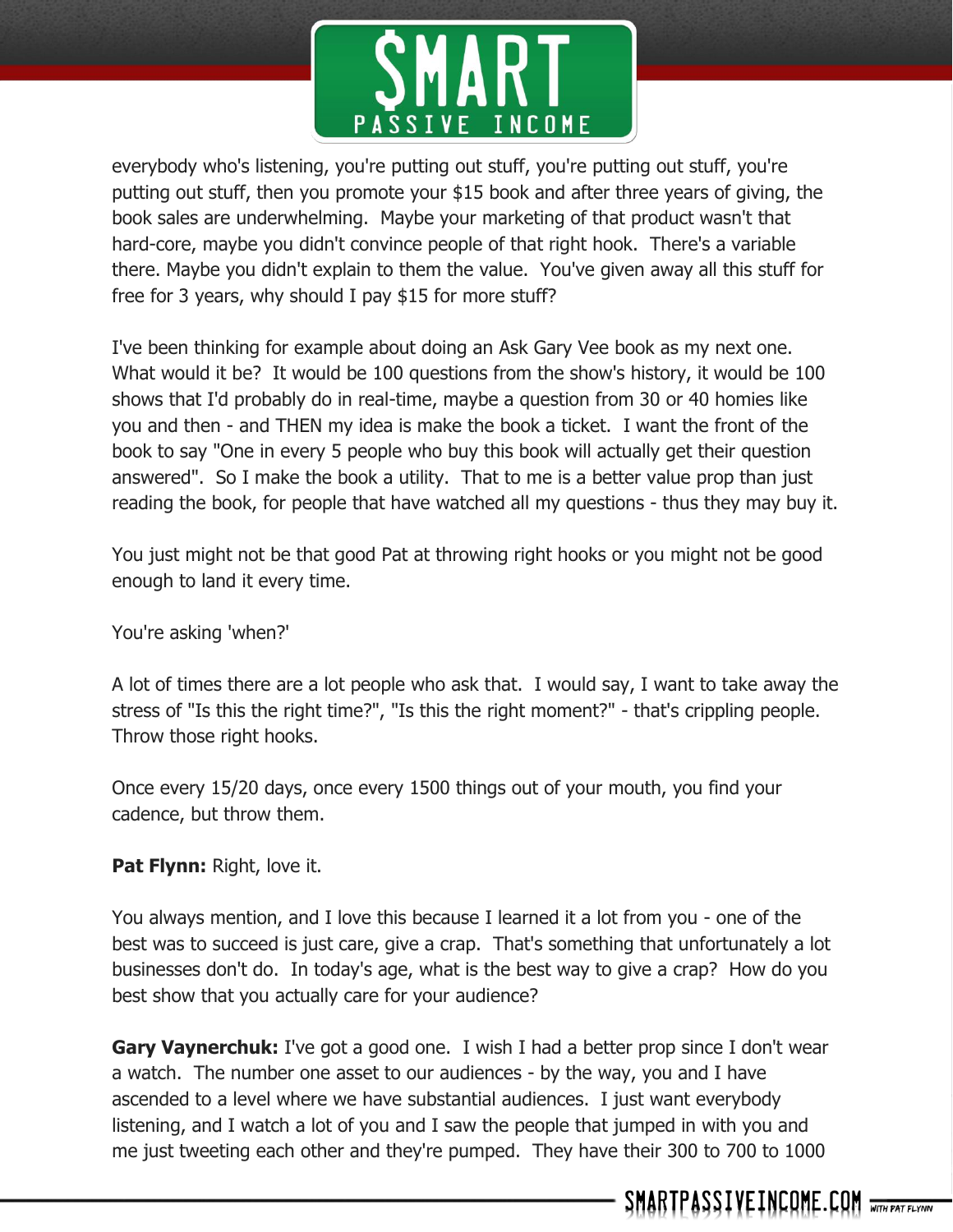

people - if you have 9 people that follow you and your advice or your thing or your spiel, your wine reviews, whatever it might be, you already have an audience. This is not the audacity of two people that have made it to some level, this is for everybody from a practical standpoint - the number one thing you can do to your audience is give them access.

The one thing you and I don't have is time. Right?

**Pat Flynn:** We don't have it.

**Gary Vaynerchuk:** I'm so much happier to give a charity a \$10,000 check than I am to give them an hour and it's not even close. That is the one thing - and by the way, that's my financial situation right now. Somebody may say, think about everybody who's listening, you'd probably rather give a \$50 check to the local charity than 3 hours of your afternoon or even 30 minutes. Time is the asset.

Pat, my answer to you and everybody else is Time. When you do that, you are building such a deep connection. When I tweet out "What's your phone number?" and then I sit there and just call people and say "Hey", they freak because they know the number one thing I'm giving them is time, the number one thing I don't have. Easier for me to write you a check than give you my time.

So the answer is the truth, which is the number one asset that is limited, which is time and access. That's why they like Ask Pat, because you're doing that for them.

People are smart. When you do Ask Pat, you're doing it for them. When you're interviewing Tim Ferris, you're siphoning that brand equity to get an audience for you. On my last show I said "People love passion, just not when it's selfish passion". I'm in it for me. I just happen to be in it for all of you right now too. That's what lets me get away with me being in it for me.

**Pat Flynn:** I love that.

**Gary Vaynerchuk:** I've noticed that about you from afar, which is why I'm willing to do this and want to do this.

**Pat Flynn:** Thanks Gary, I appreciate that.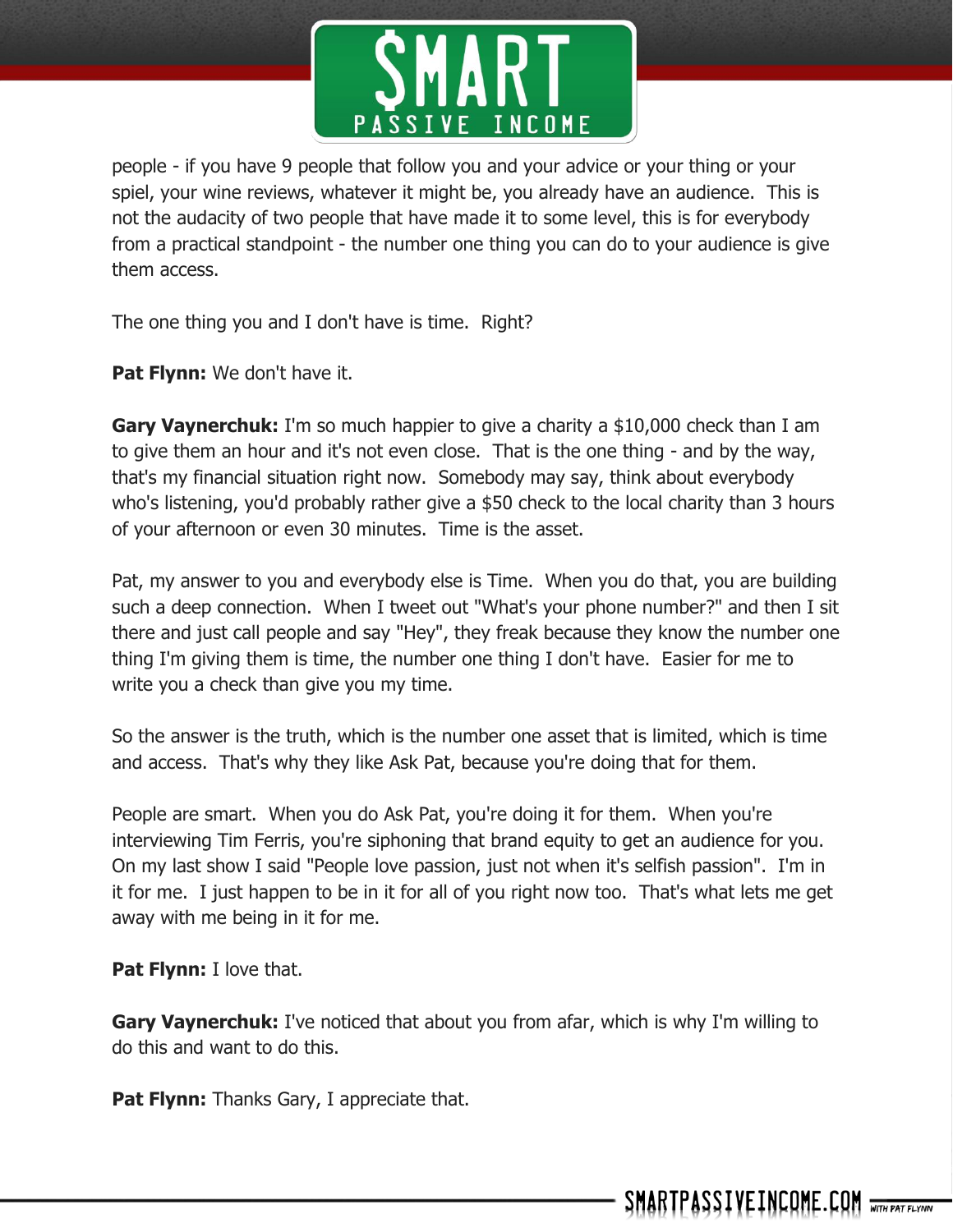

It sort of reminds me of when you came out with *[Crush It](http://www.smartpassiveincome.com/crushit)* and you spent time with 1 star reviews and you actually got on Skype calls and phone conversions. That made a big impact on me actually, so thank you for that.

Gary V has a thing he makes, a physical product, like a hobby thing and you want to turn it into a business, maybe perhaps go on  $E$ tsy. How do you best sell your thing?

**Gary Vaynerchuk:** This is great because I love things. Don't forget, that's where I came from. My private label wine brand. I sold stuff, a million ways. The first thing I would say is you're a media company so if you're making mittens, you're making mittens and you want to sell them on  $E$ tsy, if you start a blog or a video blog or a podcast, all three mediums, audio, video and written word, I would write about a couple of things.

I would write about the winter season, I would maybe write about raising children in a certain age group. I would think about who is most likely to buy mittens and then I would level up because if you only write about mittens, you're finished. What are you going to do? You're going to talk about your mittens, fine. Maybe you'll even talk about yourself making mittens and that's fine for a little while.

But when you talk about raising a family and the question is how do you make breakfast in the morning when you have a full-time job and you're a working mom or dad? All these things, you open up the canvas and the subtleties of 'this sits under the umbrella of a mitten company', now you're creating content like a media company around the psychology vs just the one practical item you sell.

That would be my strategy. If I was selling a corkscrew, I would talk about wine and beer and things of that nature, going out and food and cuisine, travel, countries and the beer making process, home brewing, corks and buying wine for bosses.

As a matter of fact, Pat, you may want to see this. I was trying to think 'How do I bring value to Pat?'

I haven't talked about this lately. For you and your audience, if you go to [winelibrary.com](https://winelibrary.com/) right now, I just re-launched it and it's still at a soft launch, which is why I haven't talked about it right now, but I see you're typing, so you're about to look and you're about to see this.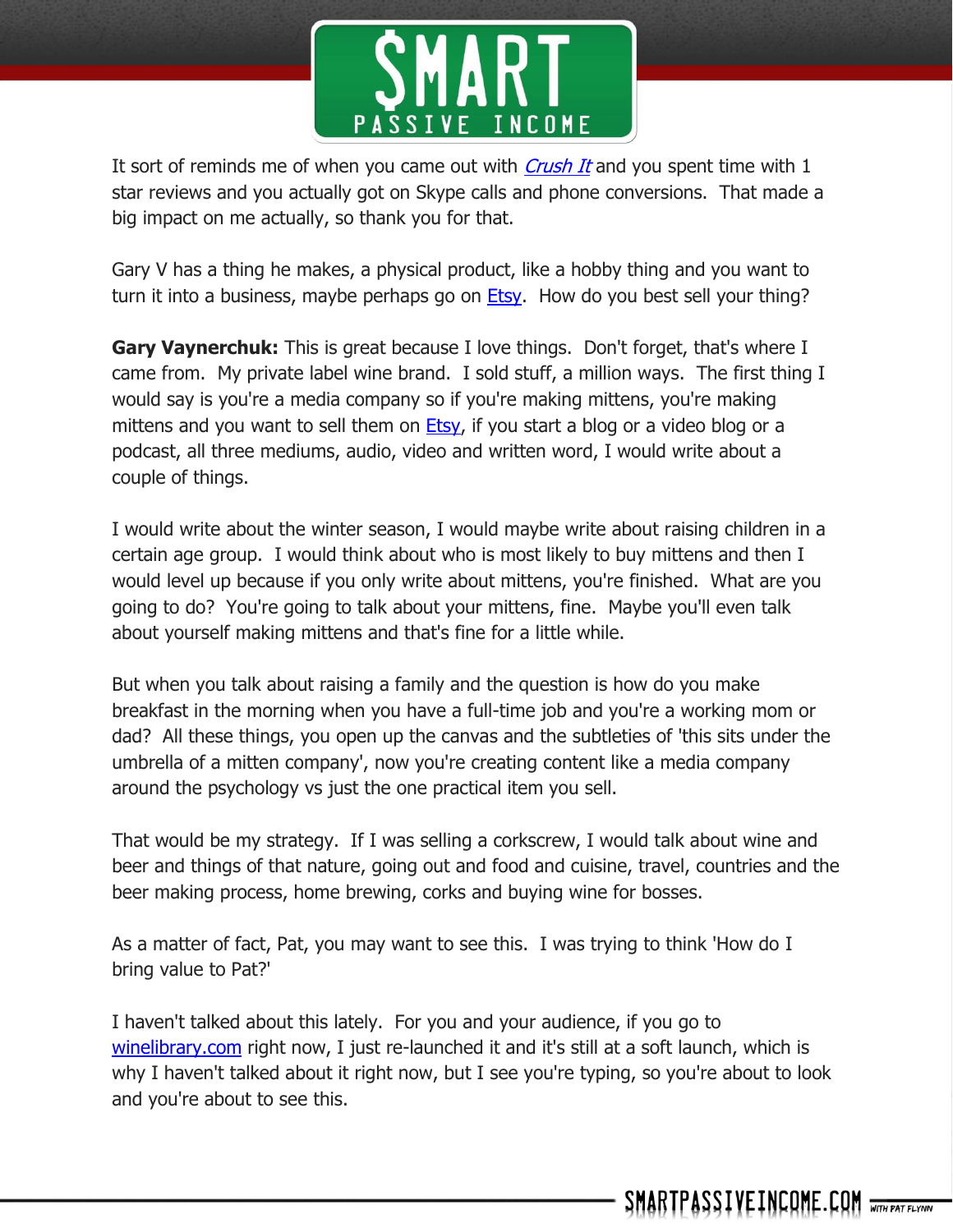

This is an e-commerce site and it's how I make my living and how my family makes their living, we sell stuff. You're looking at it right now and you can see it's 80% content, 'What wine to buy your boss' because I'm trying to go higher than we are. I want to provide value. There's funny things like what wines pair with Twizzlers and Snickers because Halloween is coming. It's almost like the buzz feed, up-worthy contentification of my genre.

If that spiel that I just gave made sense, go check out [winelibrary.com](https://winelibrary.com/) and you'll start seeing where I'm innuendo-ing. An article of what wines for a boss may work for somebody and then all of a sudden you become aware of my wine business and you're buying your wine every day from there, not just the one time when you said to somebody "Hey, do you know what you should get my boss?" and they saw this on Facebook, shared and they passed on that link.

**Pat Flynn:** The seven reasons tacos are actually better than friends and the seven things to drink with them. That's so cool, I love that. That's a fantastic answer. Everybody out there, I know I have a lot of people who sell physical products, so that's going to be completely helpful.

A couple of last questions here, this is a very selfish question although I know a lot of people are thinking about this as well.

Book publishing. Traditional vs self. I am at a crossroads.

**Gary Vaynerchuk:** I'm going to give you a real quick answer because I know we're running out of time. I have one more book under this deal with Harper Collins and I can't see myself, unless I get grossly overcompensated with an upfront check of why I won't go with my next book, my fifth in the business lineage that will be direct consumer published with all sorts of bells and whistles of the new way that I want to do it.

Most of your listeners don't, but you have the chance of getting a hefty six-figure possible advance, which from a cash flow standpoint becomes exciting and that would be your rational to why you would do it. Anybody listening here that's on the way up, the two years ago you, the six years ago me, if somebody's offering you a five-figure advance, I highly recommend looking at it very carefully to do it-yourself.

**Pat Flynn:** Even beyond the money though, are there any reasons to do it?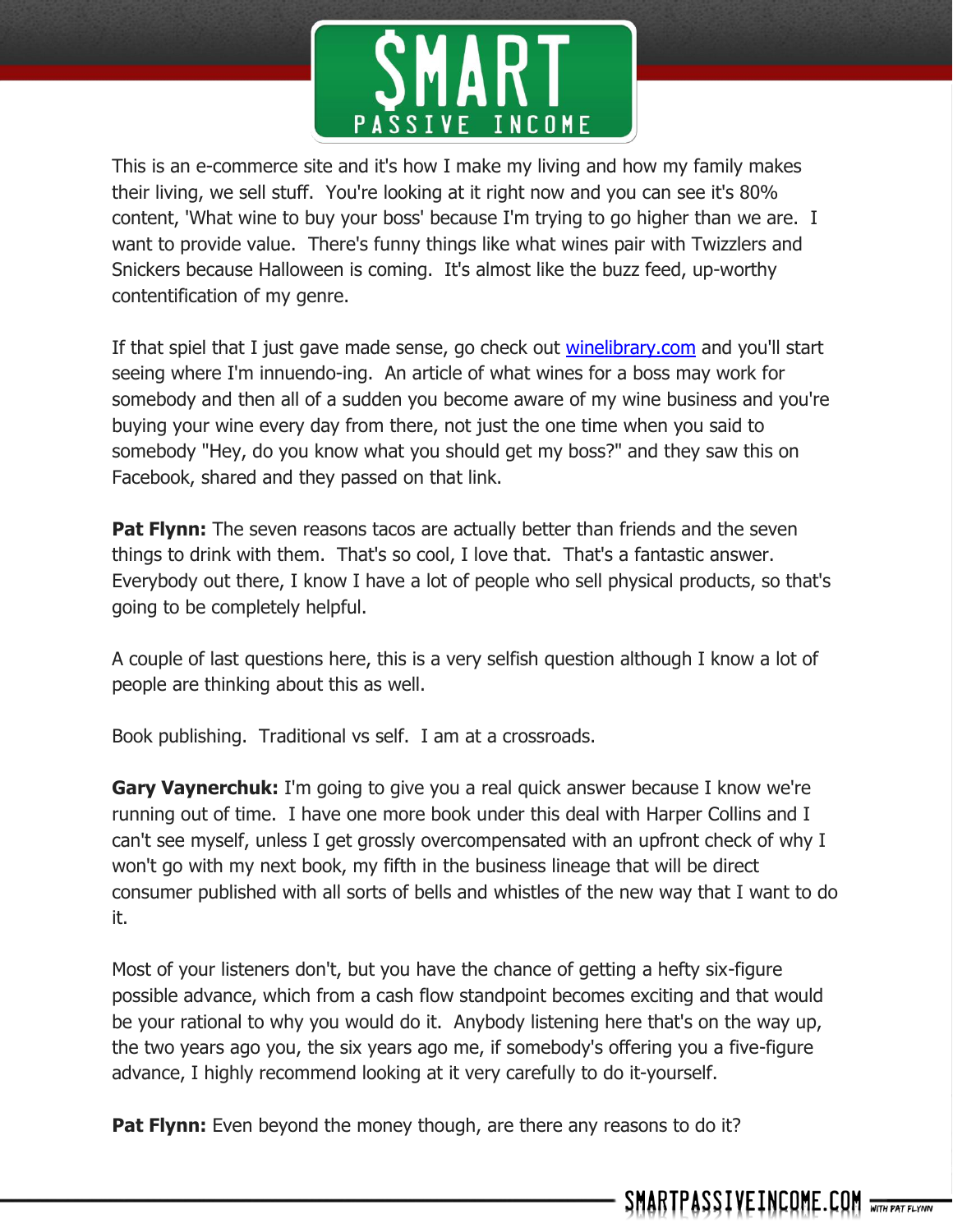

**Gary Vaynerchuk:** No. The only other value is can Barnes & Noble and Hudson News give you distribution at physical retail? I would say that that's becoming less and less valuable on a daily basis.

**Pat Flynn:** There are self published books in those stores right now?

**Gary Vaynerchuk:** Are you asking me or are you making a statement?

**Pat Flynn:** Oh, I'm wondering. I'm asking.

**Gary Vaynerchuk:** That I don't know, but I would say I'm probably happier to go selfpublished and make all the money instead of \$.50 on the dollar than give up the sales of those two outlets, which are the only two physical outlets that really matter at scale and then you've got all the local books stores, which I love. Very honestly the 250 in these that have supported me, I would just call personally and be like "Hey pals, changing hands, I'm going direct.

I'll hustle for you harder, I'll put you in my book". There's just so many marketing tactics I have in my brain of why I would go direct and the fact that I'll probably write Ask Gary Vee if that's what I decide to do in 2015. I'm not looking at another book until 2016/17 so by then forget it.

**Pat Flynn:** How long does it take you to put a book together?

**Gary Vaynerchuk:** For me, I have a ghost-writer. I record all my words and she transcribes it and turns it into English and helps me make a structure out of it. Jamming with her more than anything. Anywhere between a month or two because don't forget, I'm talking in real - look what I've done with Ask Gary Vee, I'm there right. I've got it on paper or on video and audio.

We'll take a hundred of those, we'll categorize them into entrepreneurship, physical products, marketing, leadership and then I've got the bases so I can go and do one push one day, saying "Ask questions that I'm going to pick for the book", I'm going to sit down, pick 100/200 of them, sit down and answer them (that will be 3 or 4 nights) and then create an upfront and a back end, so not a lot on this one if I go that route.

**Pat Flynn:** That's cool. For everybody out there listening, the origin of that book is from the questions from Gary's audience. You're answering exactly what they need, you're not guessing.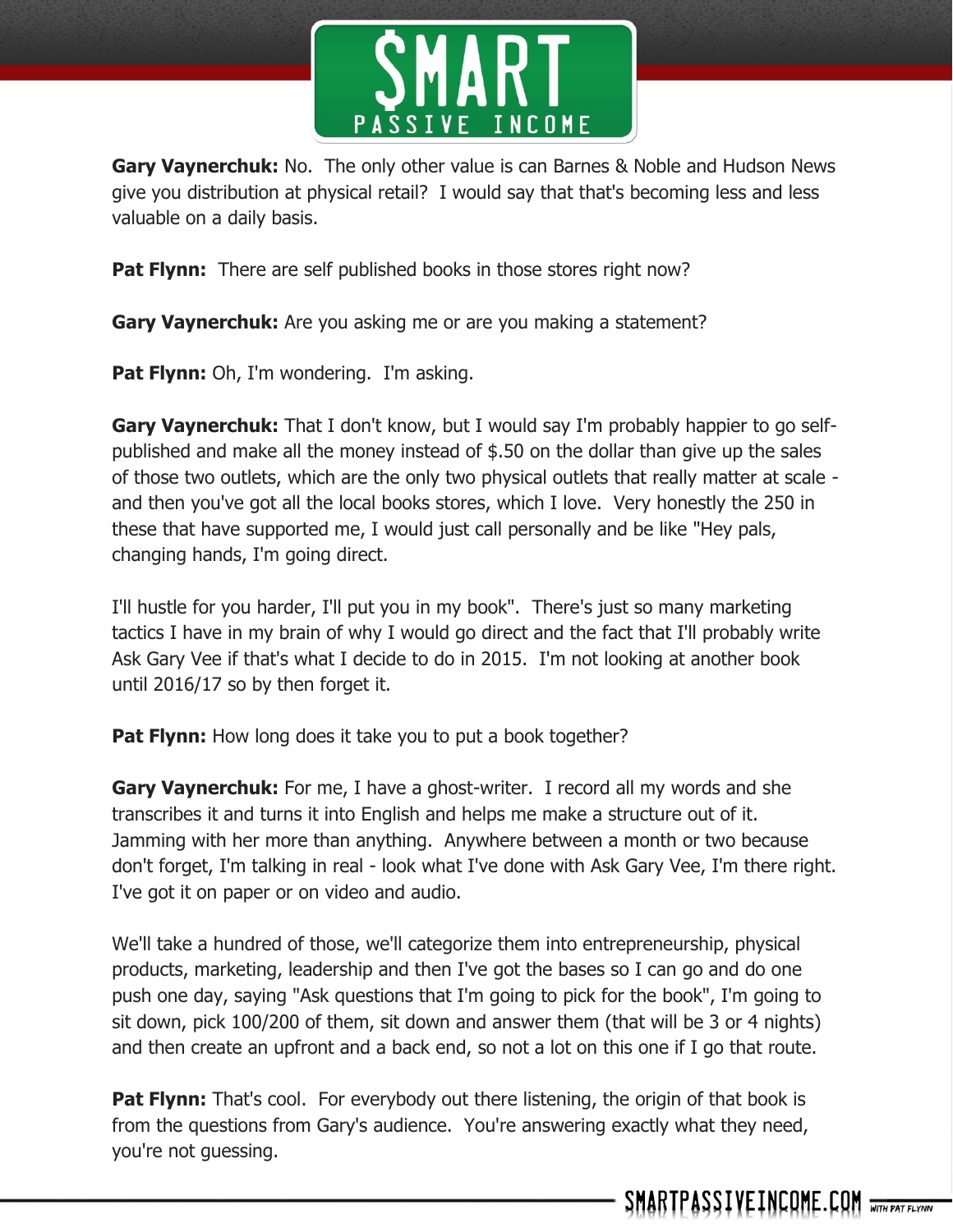

Final question.

You're building an app, it's going to go into the App Store. There's hundreds of thousands of apps there now, it's so competitive. I got out of that space, just because it is so competitive. How do you breakthrough and stand out?

**Gary Vaynerchuk:** First, you have to build a great app. I'm going to say that again with a dramatic pause. First, you need to build a great app. There you go!

That's the problem, 99% of stuff is crap. People think they can market their way to victory and I'm the biggest one of them all, I think I can do anything. What I've learned through my 20 year career is like, the product's got to be good.

So first it has to be good. In a world where there's so many of them right now, you've got to find your niche, you've got to find your angle. It's very, very difficult.

Number two, you need to know how to market.

You need money too. Money in the app game, unfortunately. You need to know how to buy ads and retarget and, all this flurry and platforms, you've got to hustle, right?

You make an app for the business world and you cold email Pat Flynn 48,000 times to get on his show. You have to hustle and you have to hope that the chips will fall based on the quality, the money, marketing and the hustle of biz dev partnerships. When you hustle, the key is when you email Pay Flynn 10,000 times, you have to tell Pat Flynn what you're willing to do for him.

That's the part that everybody forgets. "Hey, give me exposure. Thanks." Doesn't work that way. I would say the app game is very difficult. I have a \$25 million seed fund where I invest in early-stage companies and we're looking at 2000 of the best apps a year. People that have funded \$8 million. Crem de la crem. Those 1978 are concerning to me. It's a real competitive space.

**Pat Flynn:** Gary, thank you so much for your time here. Everybody, go listen to AskGaryVee, you can watch it on YouTube or listen on the podcast. He and I are trading top spots in the rankings on iTunes right now, which is awesome. If you have a question for him, how do they do that and possibly get on the show?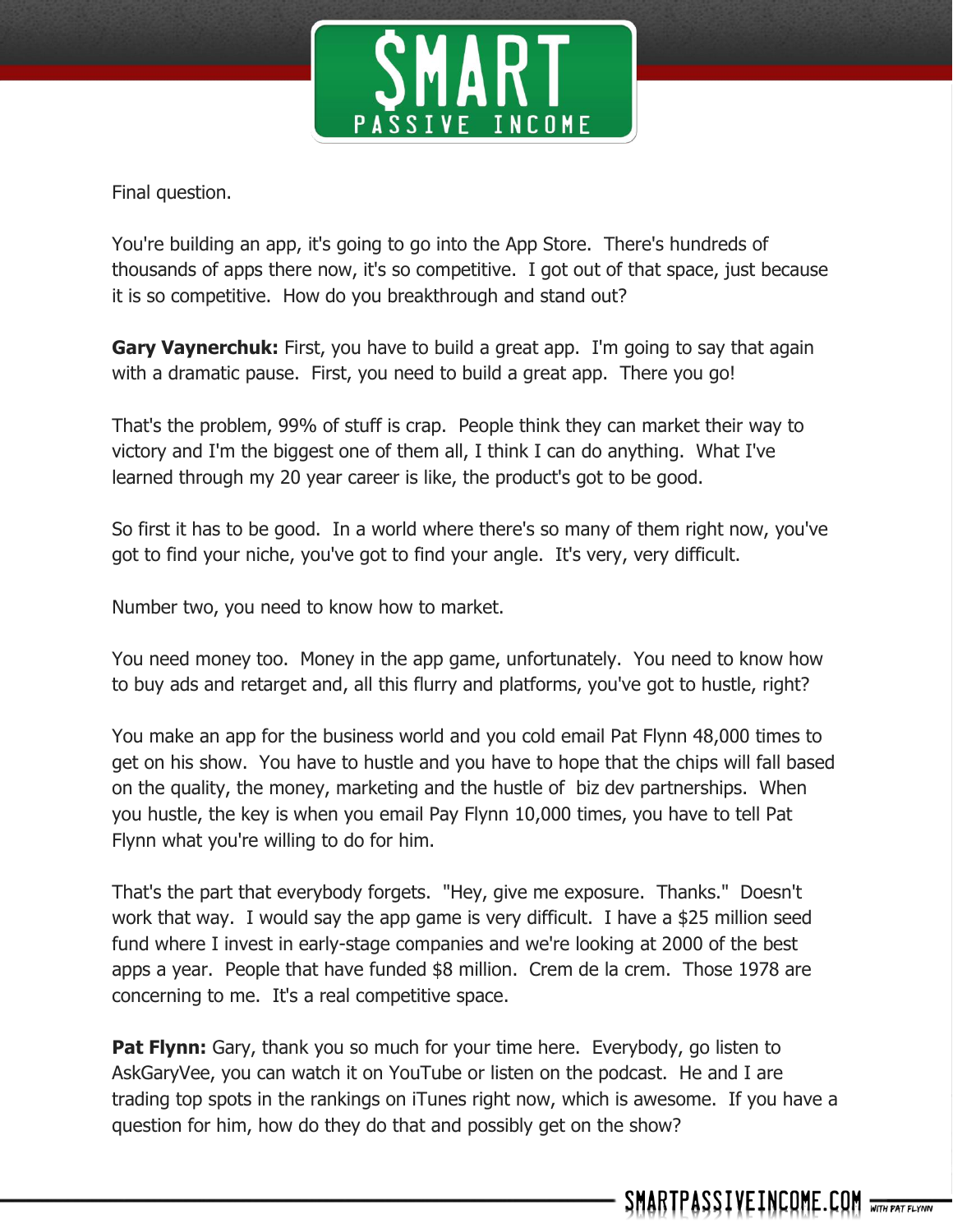

**Gary Vaynerchuk:** Just go to Twitter and use the #AskGaryVee. Add the #PatFlynnRocks. That will mean that it came from this and I will give those an extra oomph to get on the show.

**Pat Flynn:** Dude, I love you Gary. Thank you so much for your time man.

**Gary Vaynerchuk:** Now worries, take care.

**Pat Flynn:** Take care, bye.

Alright, I hope you enjoyed that interview with Gary Vaynerchuk. Such a pleasure to talk to him. I was so thankful he could come on and spend time with us and answer my questions on this episode of the Smart Passive Income podcast.

If you'd like to get connected with him and his show, just look it up. It's called Ask Gary Vee. You can find the video show on YouTube and the podcast on iTunes, if you like to listen. I prefer to listen, I'm actually subscribed to the show and I listen to it every single day. He answers multiple questions daily and you could get your question featured on his show by using the hashtag on Twitter, #AskGaryVee and he even said at the end of the show there to include #PatFlynnRocks and he'll give it a little more attention. I look forward to following that hashtag.

Gary, if you're listening to this, thank you so much for your time.

I also want to let all of you in on a little experiment that I was running with this particular episode, something that you might be able to use, especially if you are a podcaster. Something I did, Gary and I recorded this interview with video. You might remember at the top of the interview, him saying "Pat, should I turn the video off so we can focus on the audio?" and I said "No, let's keep it on because I want to share it on YouTube".

Now, I did share a video on YouTube but it wasn't the complete interview. What I actually did was I created a 2 minute video, which was the interview, just me and Gary, just two talking heads and I pulled some of the highlights out from that interview and I shared them on YouTube and at the end of that two-minute video I said "If you'd like to listen to the full interview, head on over to..." and then I gave a special link to come to this podcast on my blog. I wanted to see how many people watching this on YouTube would actually come over and listen to the podcast from that video.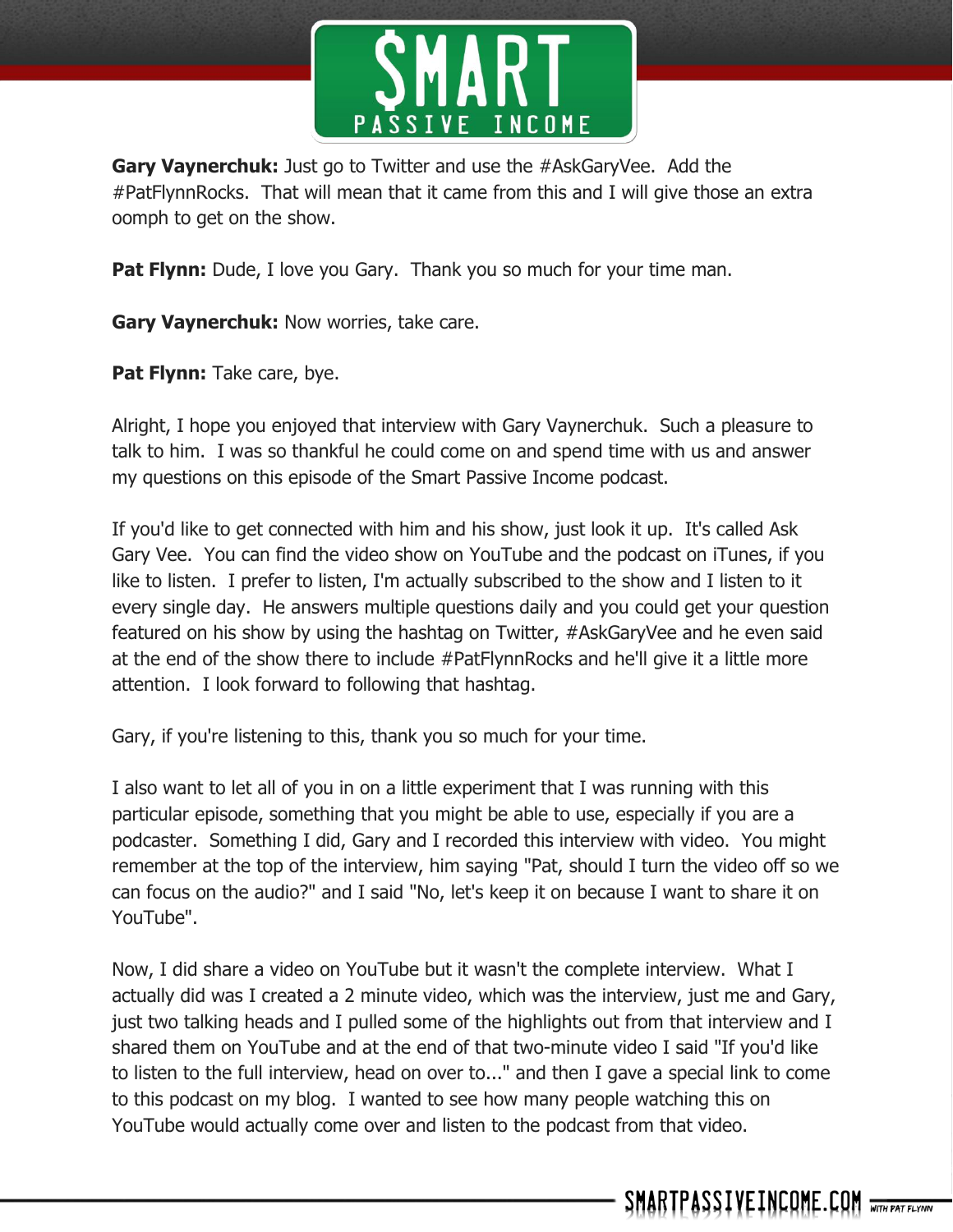

I could have put the entire video up on YouTube but I didn't do that because personally I don't feel like there's value there with the video component in a 19 minute - a 30 minute video of two talking heads just doesn't seem purposeful to me, but two talking heads in a preview for a podcast episode, that's something I wanted to experiment with. That's something that's a little bit valuable, so I wanted to share that and see if there were any results coming from that.

I have 35,000 YouTube subscribers and I wanted to see if any of them would come over - maybe some of you listening to this right now came over from that particular YouTube video or maybe it was shared with you and you came over from that particular YouTube video.

A second level to this experiment, I actually uploaded the same video, the same 2 minute promo video for this particular episode of the podcast to Facebook directly. I didn't link the YouTube video on Facebook but I directly uploaded to my Facebook page on Facebook because I heard if you directly upload on Facebook, you're going to get more views, you're going to get more engagement because Facebook wants to promote stuff that's on Facebook. They're less likely to show a YouTube video linked on your Facebook page to people's News Feeds.

So I wanted to experiment with that, and yes I'm keeping track of the links from both of those places so I actually have a different URL that people go through at the end of the YouTube video and a different one at the end of the Facebook page.

I'll share those results with you sometime in the future, maybe just on Facebook or Twitter or maybe at the end of the show notes for this particular episode in a week or two.

I'm just curious. I'm curious to see if A) Putting a video out, a preview for a podcast episode works. I know a lot of you when you record your podcast episodes, you have the opportunity to also record a video with it. Then B) Am I going to get more traction from YouTube or Facebook? Is it true that you get more engagement on Facebook if you just upload directly to Facebook?

We'll see. We'll see what happens. I just wanted to keep you guys in the loop there. You know I love to experiment with these little things and this could potentially be a great way to start promoting podcasts in a way that you could utilize video and a subscriber base there and perhaps get a little bit more shares and engagement because it's a little bit more valuable to see a video on social media as opposed to just a link to